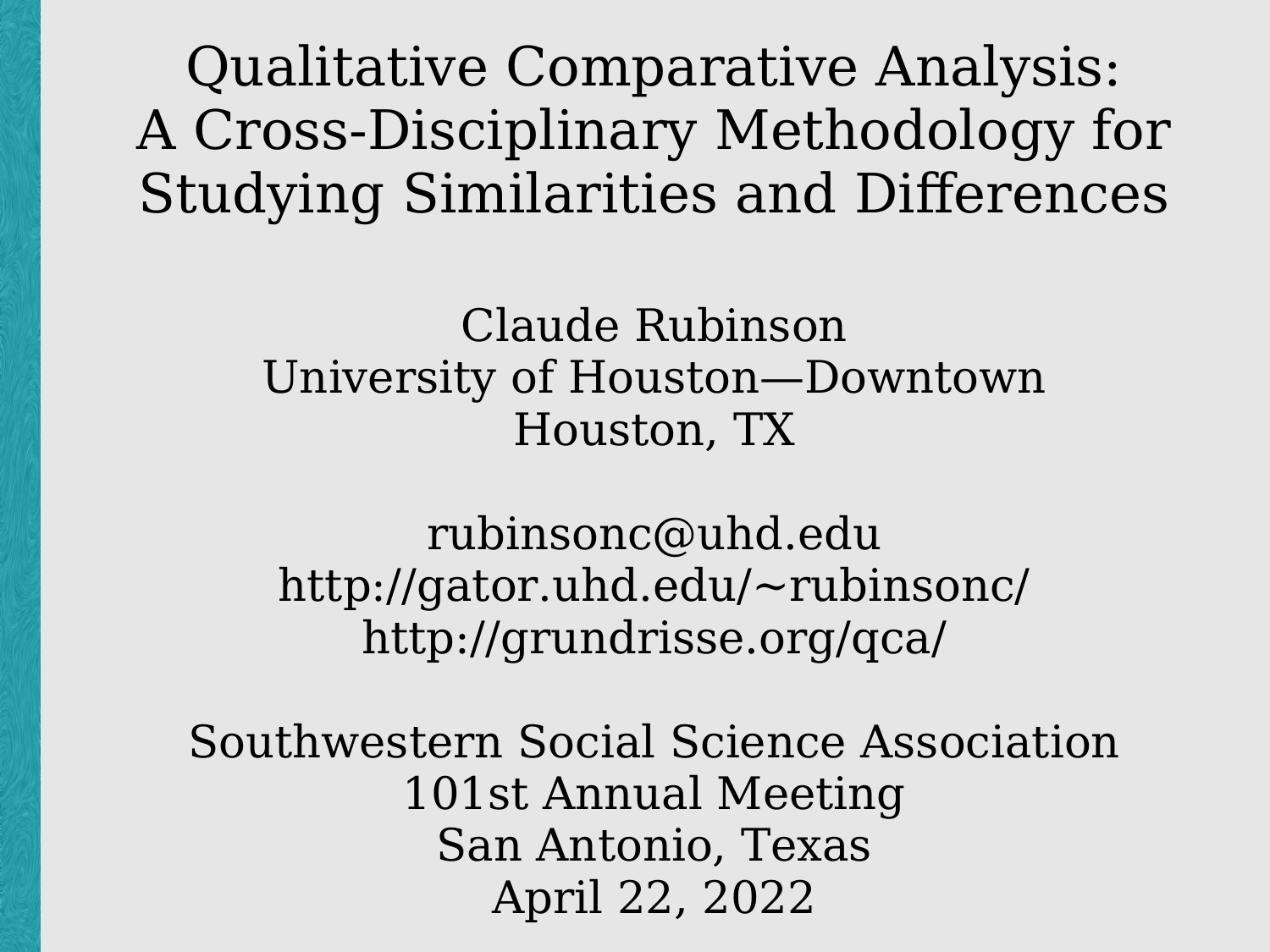### **Overview**

- Review of QCA readings, resources and software
- Varieties of OCA
- What is QCA?
	- QCA as a formalization of the comparative method
	- QCA as an investigation of invariance
	- Software demonstration
	- Distinguishing features of QCA
- Three analytic components of QCA
	- Data calibration
	- Necessity analysis
	- Sufficiency analysis
- Interpreting solutions
- Types of QCA projects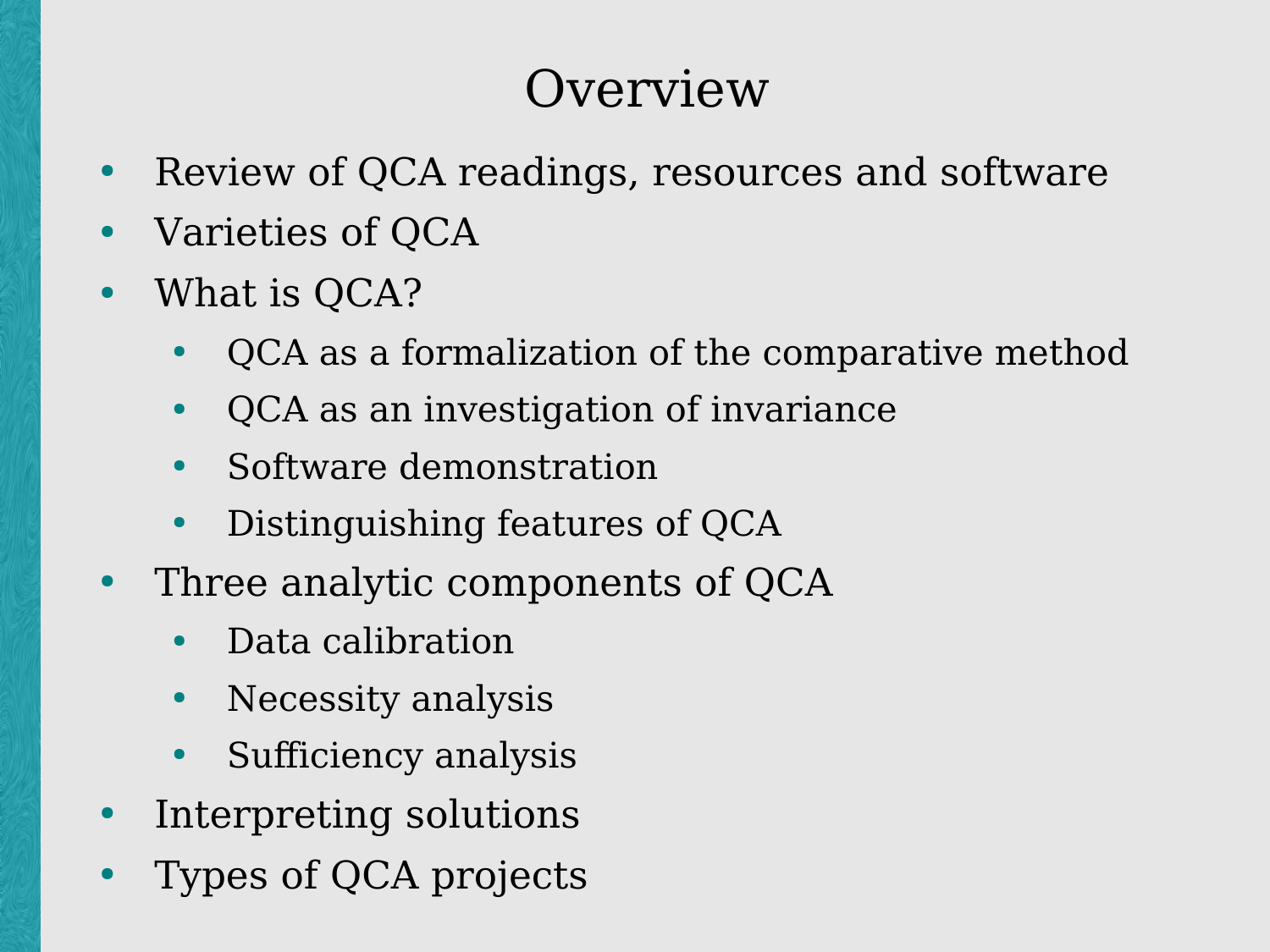# Readings and Resources

- Ragin (2008) *Redesigning Social Inquiry*
- Ragin (1987) *The Comparative Method*
- Mellow (2021) *Qualitative Comparative Analysis: An Introduction to Research Design and Application*
- Oana, Schneider, and Thomann (2021) *Qualitative Comparative Analysis with R: A Beginner's Guide*
- Rubinson, et. al. (2019) "Common Errors in QCA"
- Ragin and Rubinson (2009) "The Distinctiveness of Comparative Research"
- Ragin and Rubinson (2011) "Comparative Methods"
- Ragin and Fiss (2016) *Intersectional Inequ*ality
- COMPASSS web site ([http://www.compasss.org](http://www.compasss.org/))
	- international, inter-university QCA consortium
	- news, events, resources, bibliographies, working papers series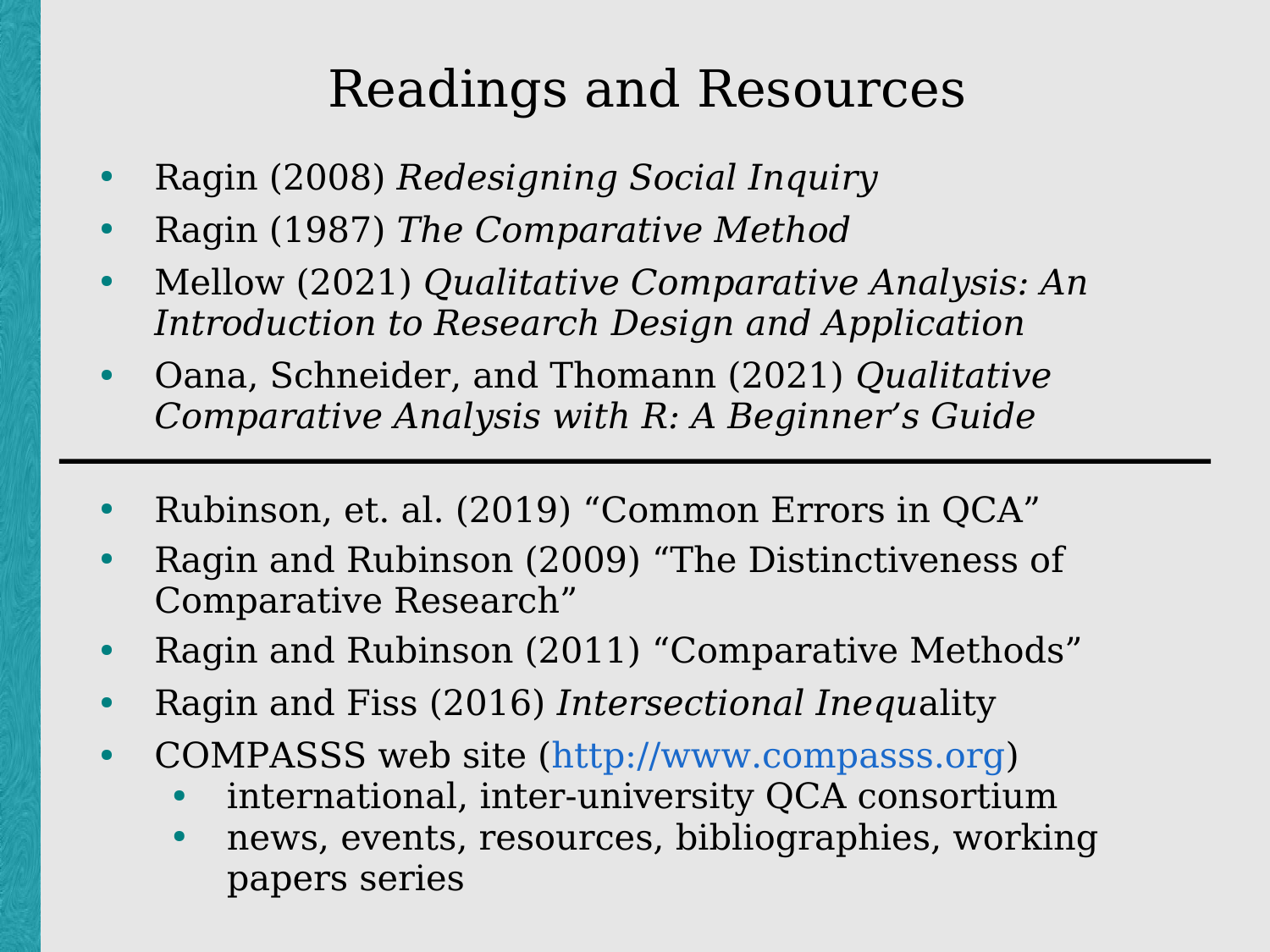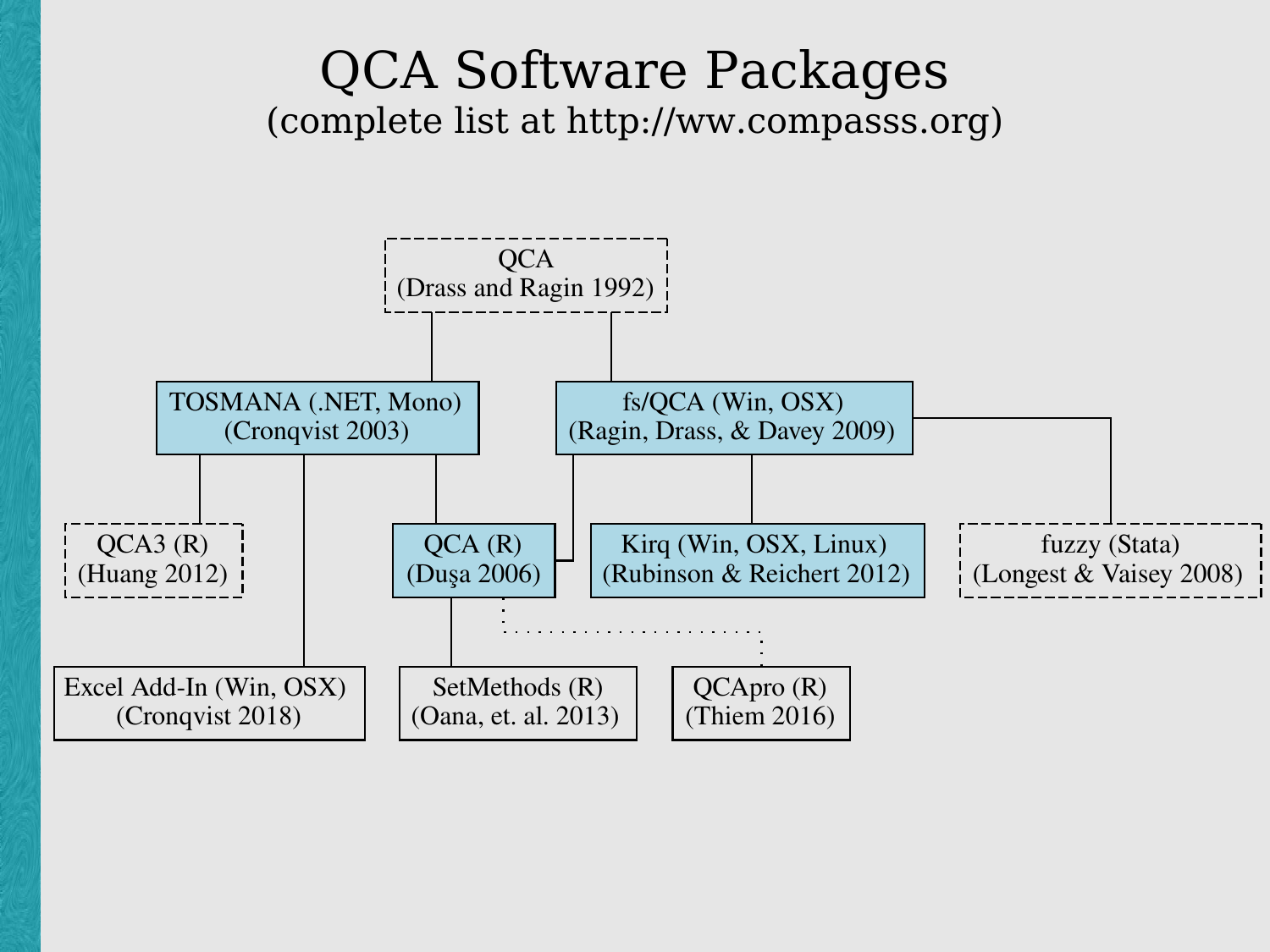# Varieties of QCA: csQCA, fsQCA, and mvQCA

- *The Comparative Method* (1987) describes "crisp-set QCA"
- *Fuzzy-Set Social Science* (2000) describes "fuzzy-set analysis"
- *Redesigning Social Inquiry* (2008) unifies "crisp-set QCA" and "fuzzy-set QCA"
	- csQCA is a special form of fsQCA
	- *fs/QCA*, *acq*/*Kirq,* and R packages are all based on the RSI algorithms
- What about multi-valued QCA?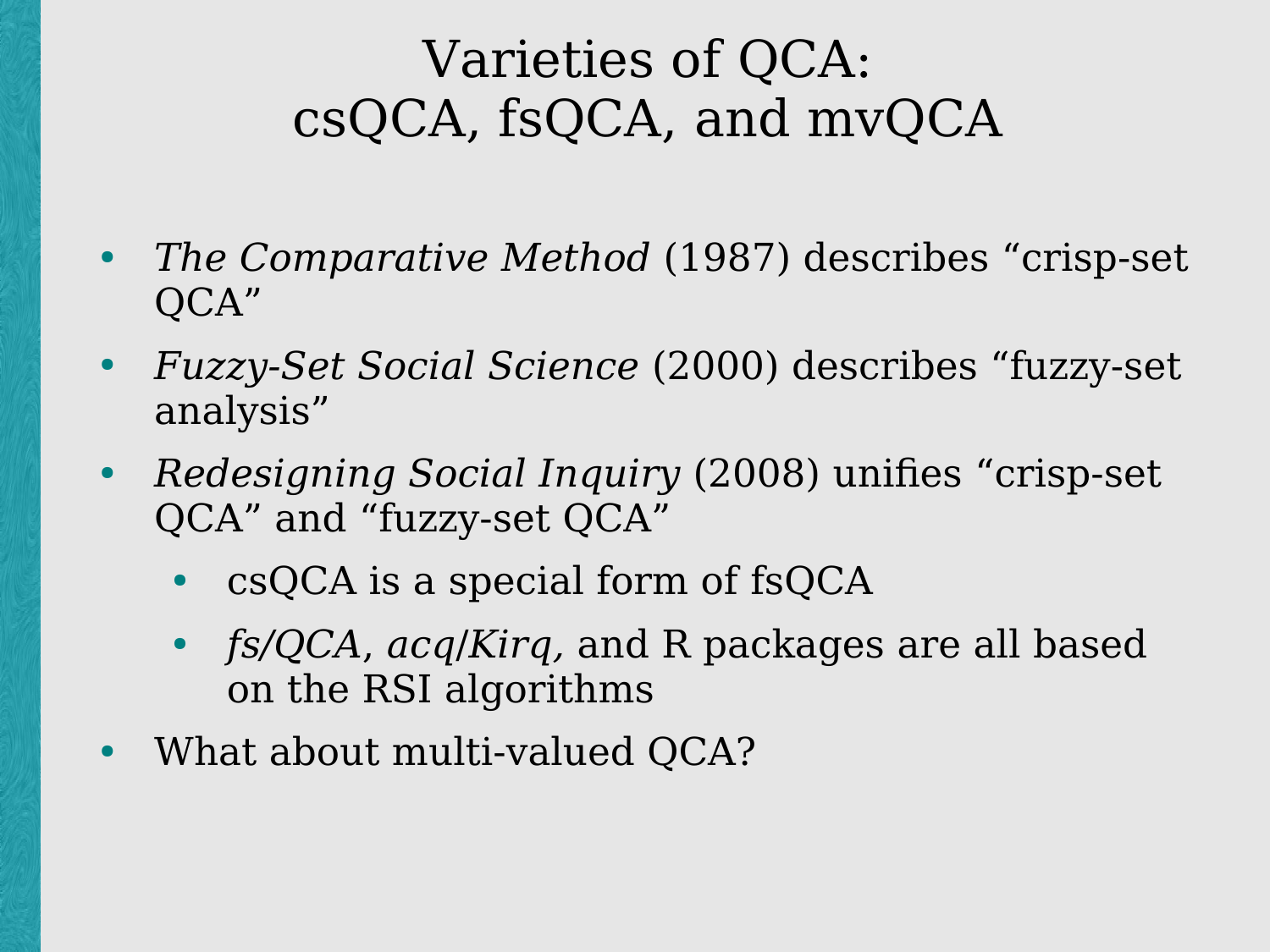### What is QCA?

• QCA is a formalization of the comparative method, using Boolean algebra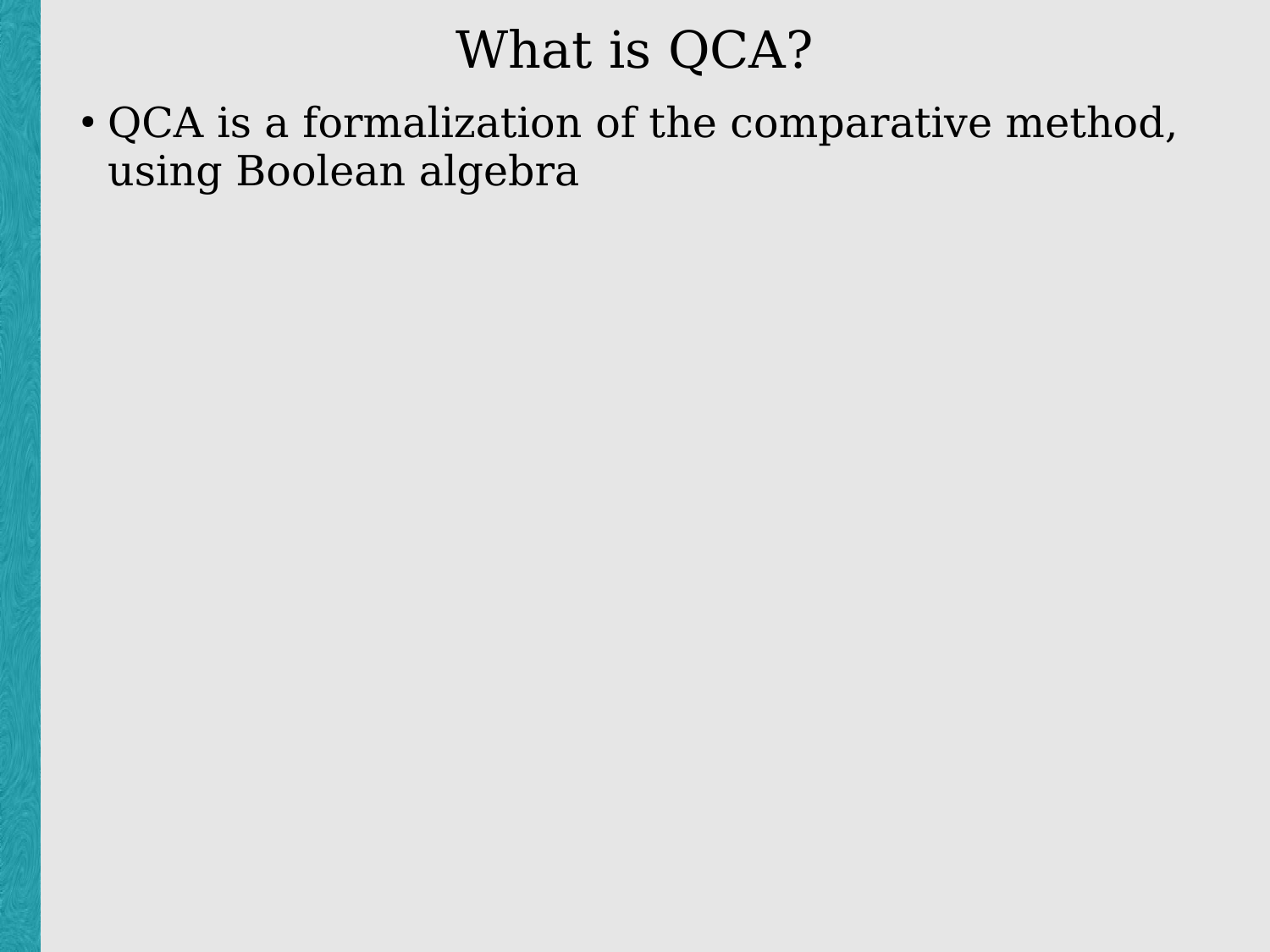# What is OCA?

• QCA is a formalization of the comparative method, using Boolean algebra

# What is the comparative method?

- Many names: comparative research, small-N analysis, comparative case studies, cross-case studies
- A cross-disciplinary technique used to:
	- study diversity, clarify similarities and differences among cases.
	- identify and analyze invariant relationships.
	- search for necessary and sufficient conditions.
- Is comparative research necessarily small-N?
- Is comparative research necessarily case-oriented?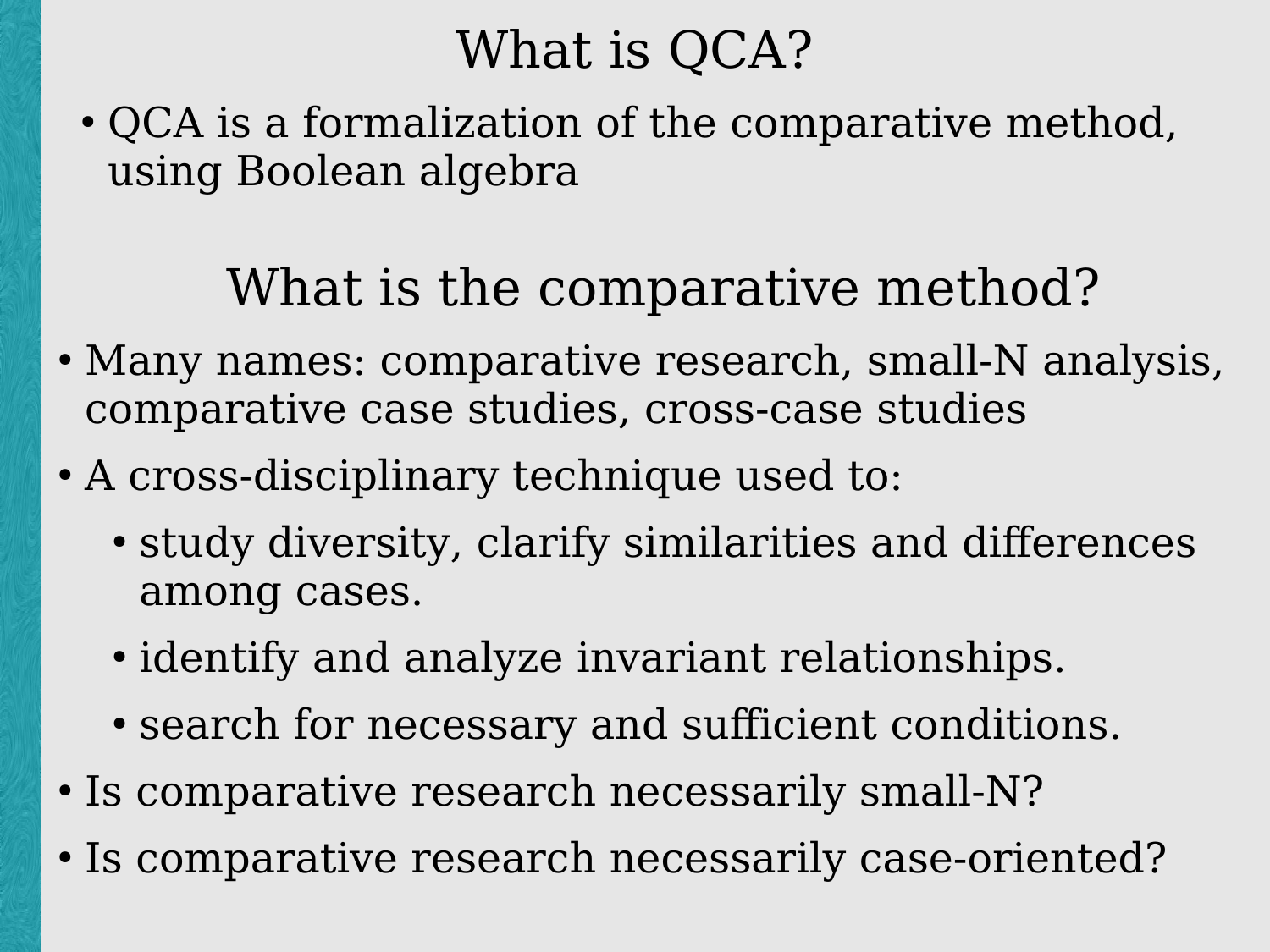- "All happy families are alike; each unhappy family is unhappy in its own way" (Tolstoy, *Anna Karenina)*
- Tenured faculty tend to have many publications
- Religious fundamentalists tend to be politically conservative
- HIV causes AIDS; Smoking causes lung cancer; SARS-CoV-2 causes COVID-19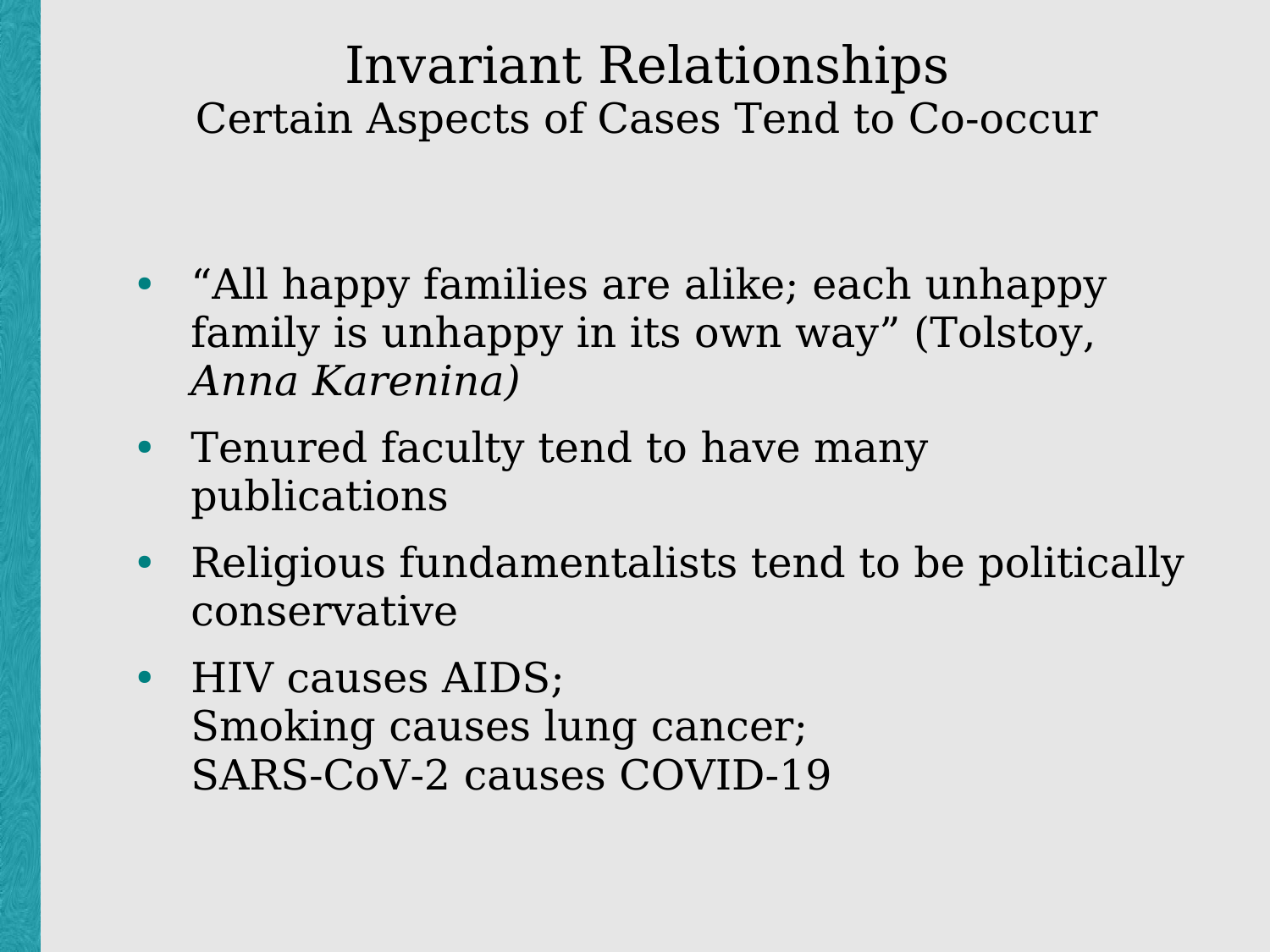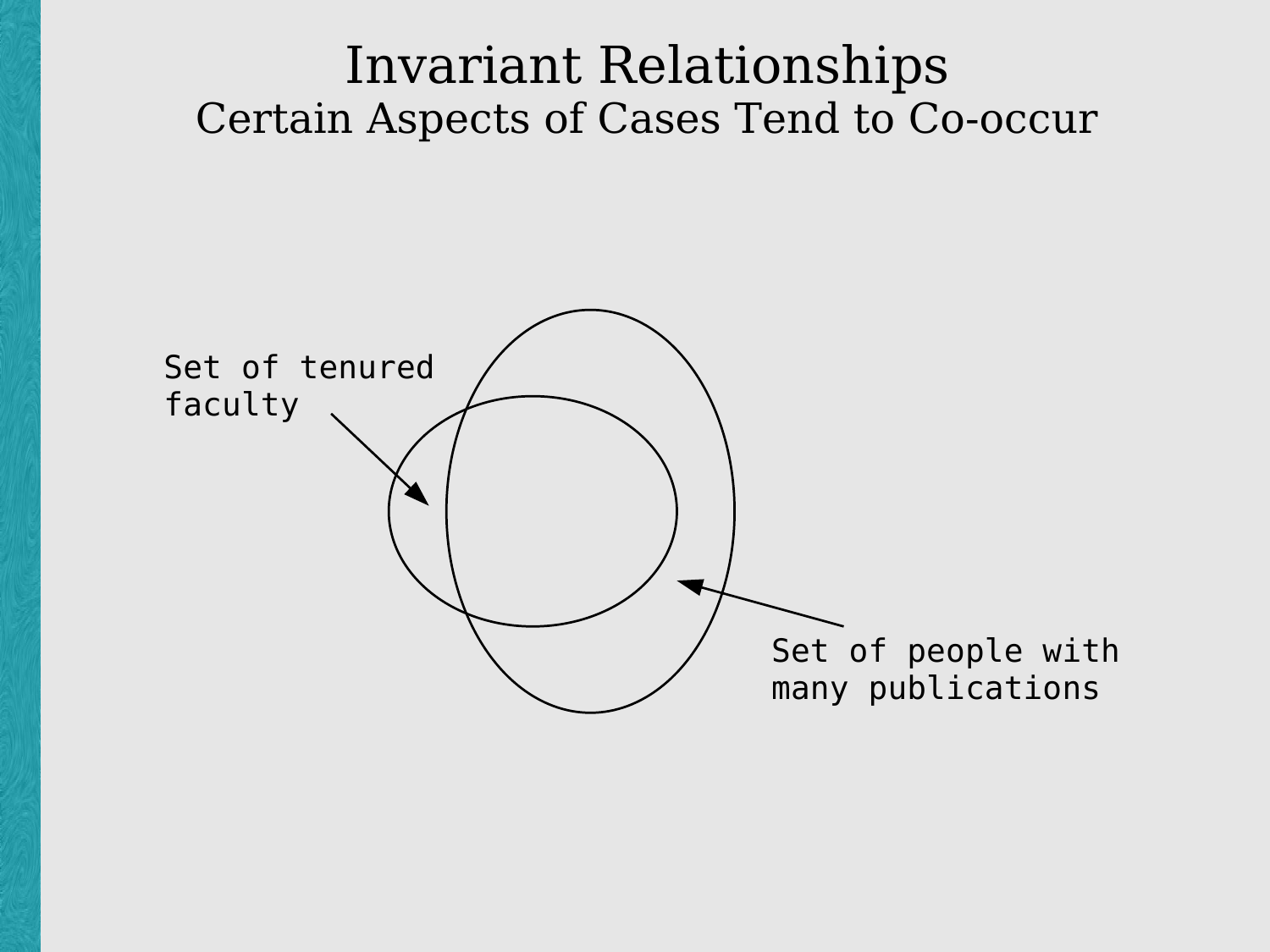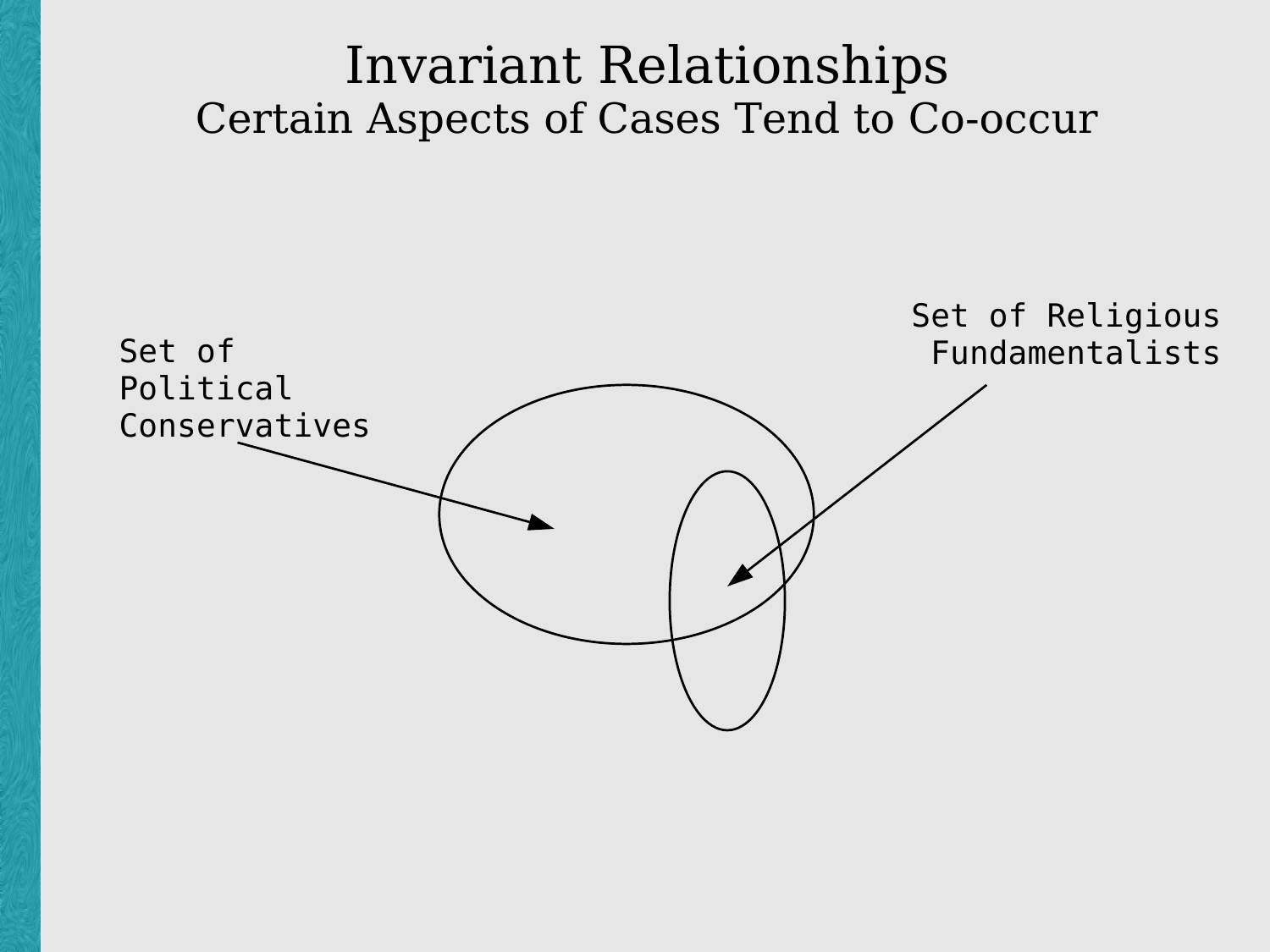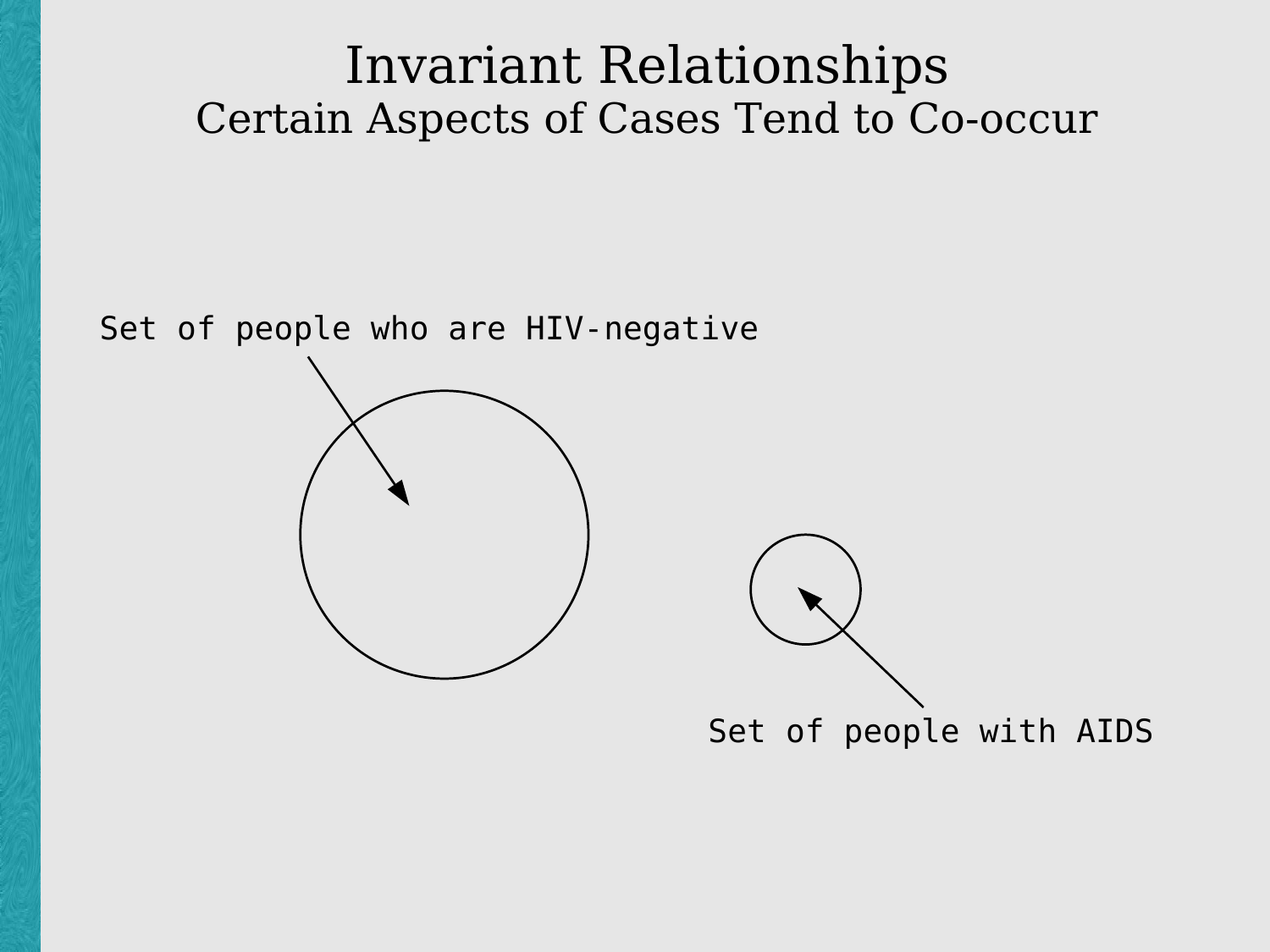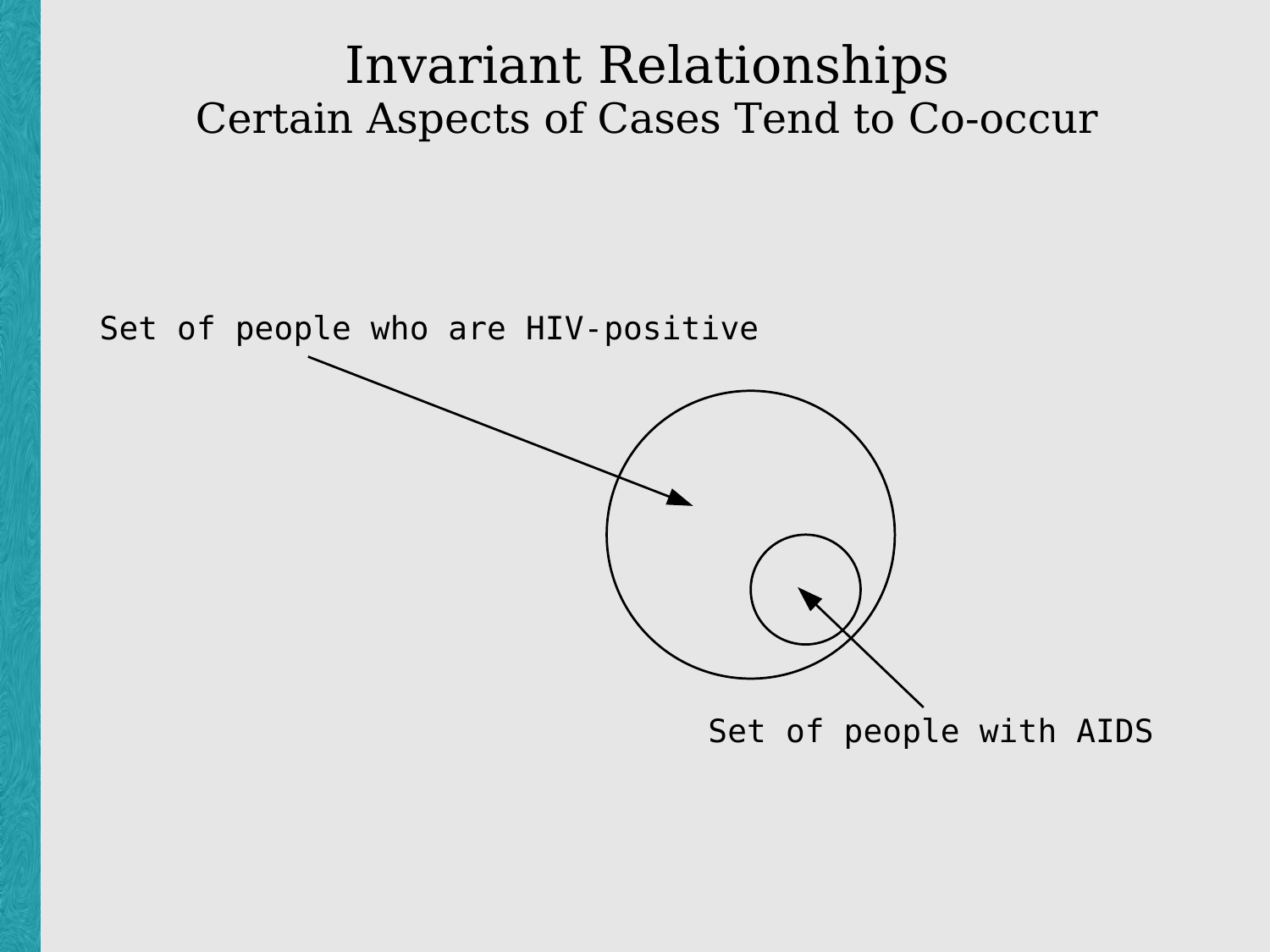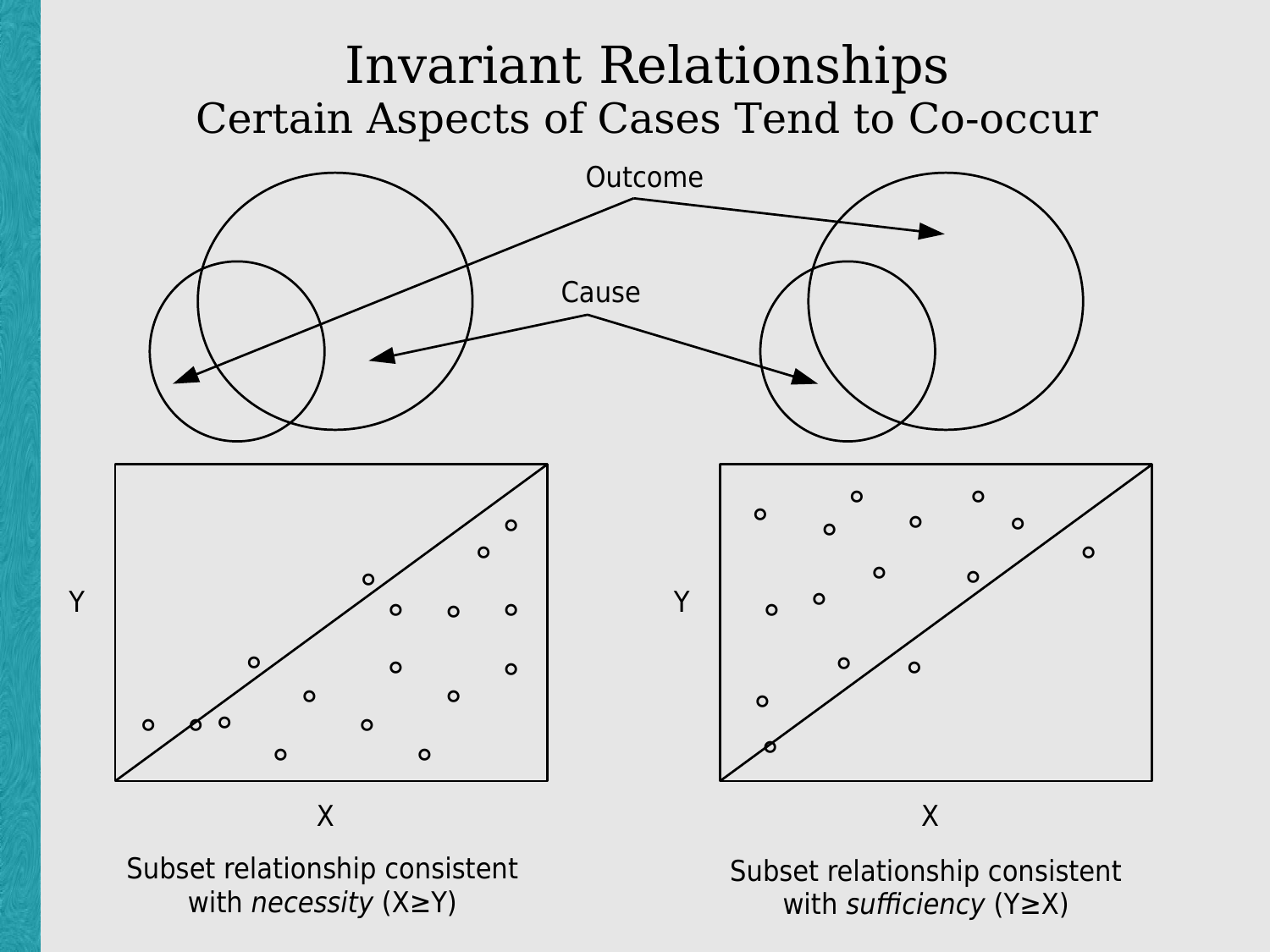- Does not imply determinism (or stochasticism) and is not vulnerable to a single disconfirming case.
- Parallels how we typically understand causation, which is fundamentally set-theoretic:
	- A subset of people exposed to SARS-CoV-2 will contract COVID-19, whether vaccinated or not. But the overwhelming majority of serious illnesses and deaths occur among the set of unvaccinated individuals.
	- Don't smoke to avoid lung cancer; wear condoms to avoid STDs.
	- Academy Awards are awarded to films that are both popular *and* critically-acclaimed.
	- A particular intervention may work in one context but not another (e.g., small vs. large city; public vs. private university)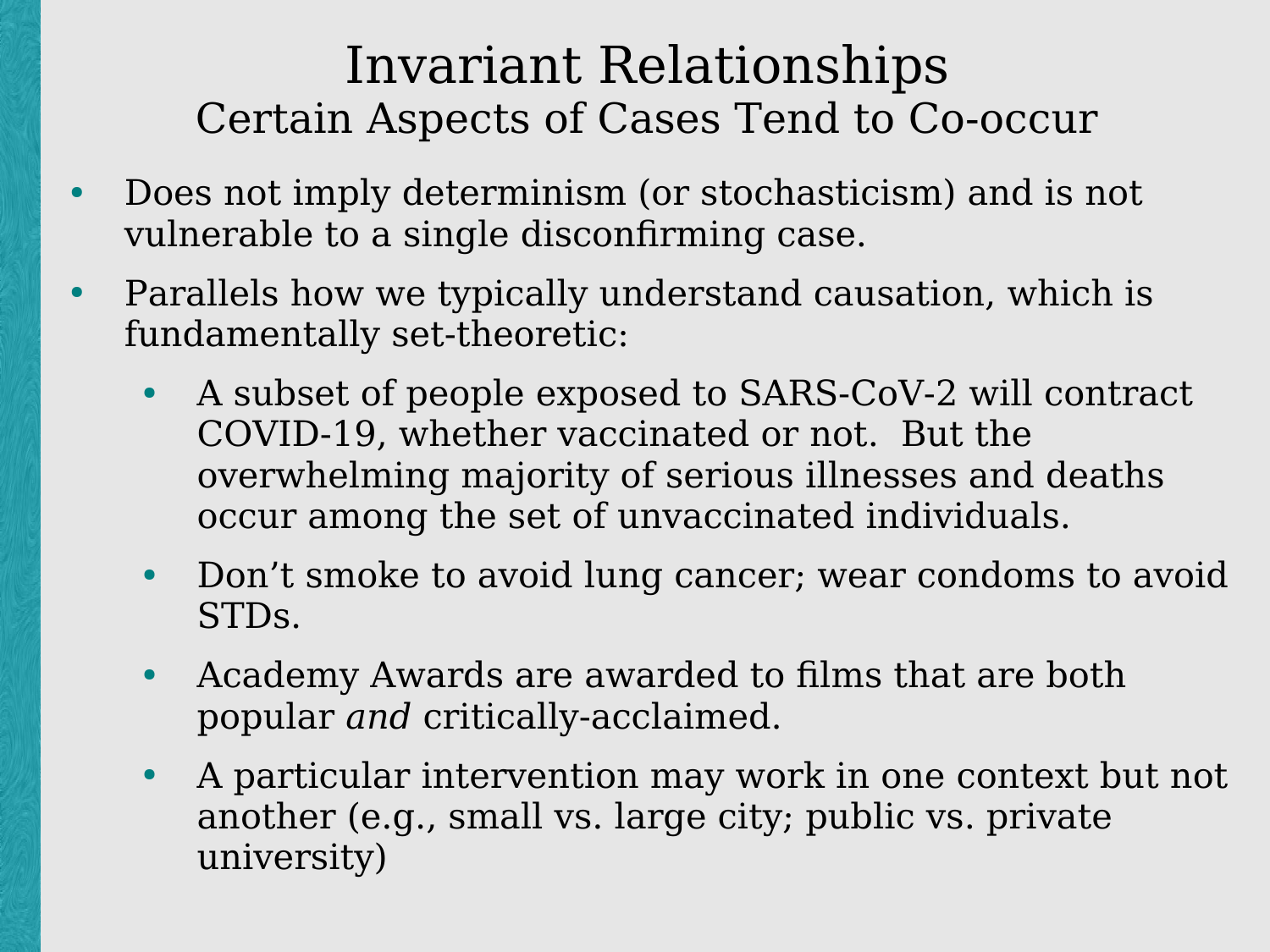### Software Demonstration Example: Brown and Boswell (1995)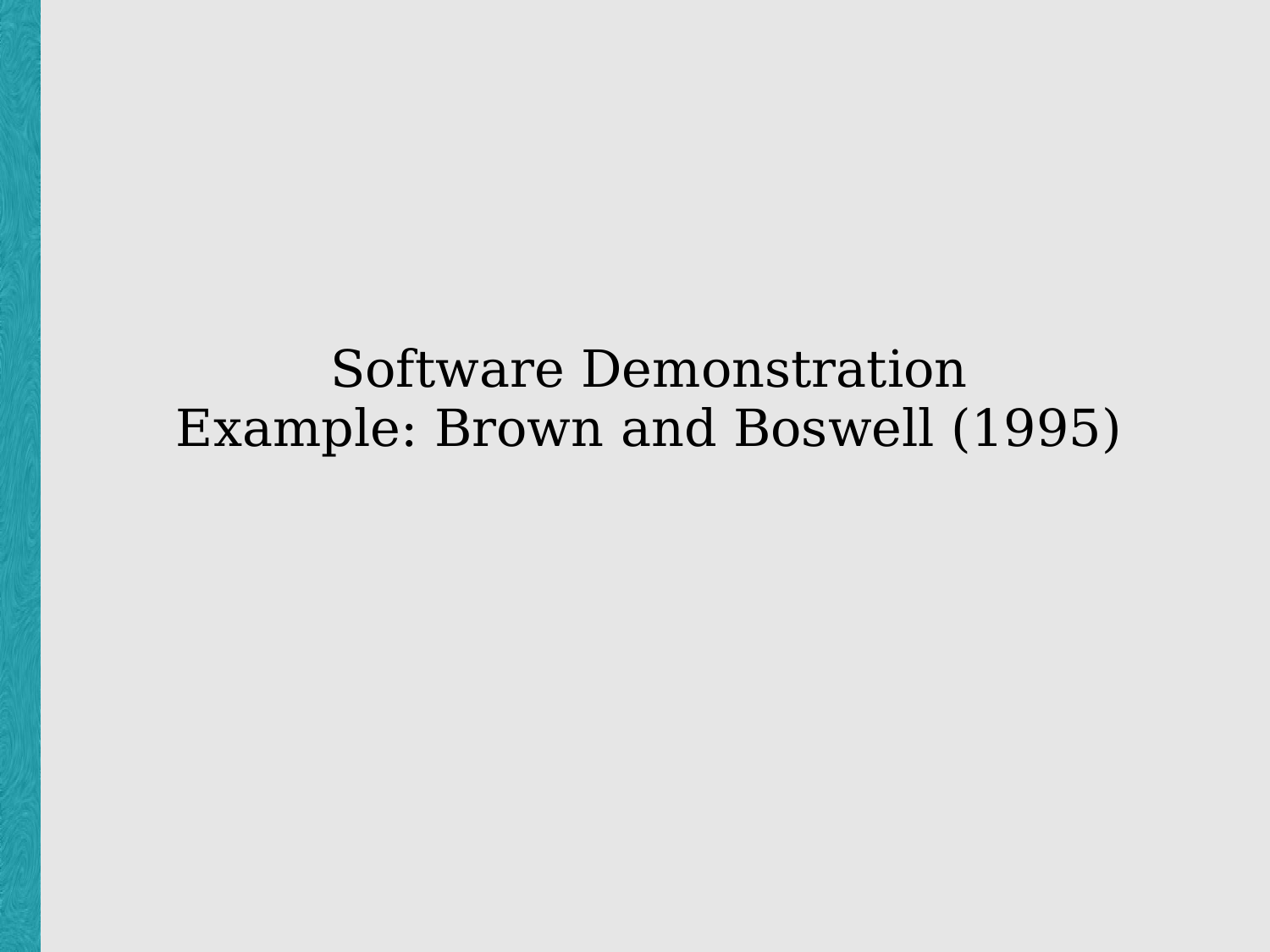# Distinguishing Features of QCA

- Fundamentally set-theoretic
- Assumption of invariance
- Assumption of causal complexity
	- Identification of necessary and sufficient conditions
	- There can be multiple paths to the same outcome
- No degrees-of-freedom restrictions
	- Appropriate for small-, medium-, and large-N analysis
- Encourages retroductive analysis (moving back and forth between theory and data)
	- Uses a malleable analytic frame
	- Must identify, measure, and scale (calibrate) your explanatory conditions and outcome
	- Data set must include both positive and negative outcomes
	- Identifying and resolving contradictions is key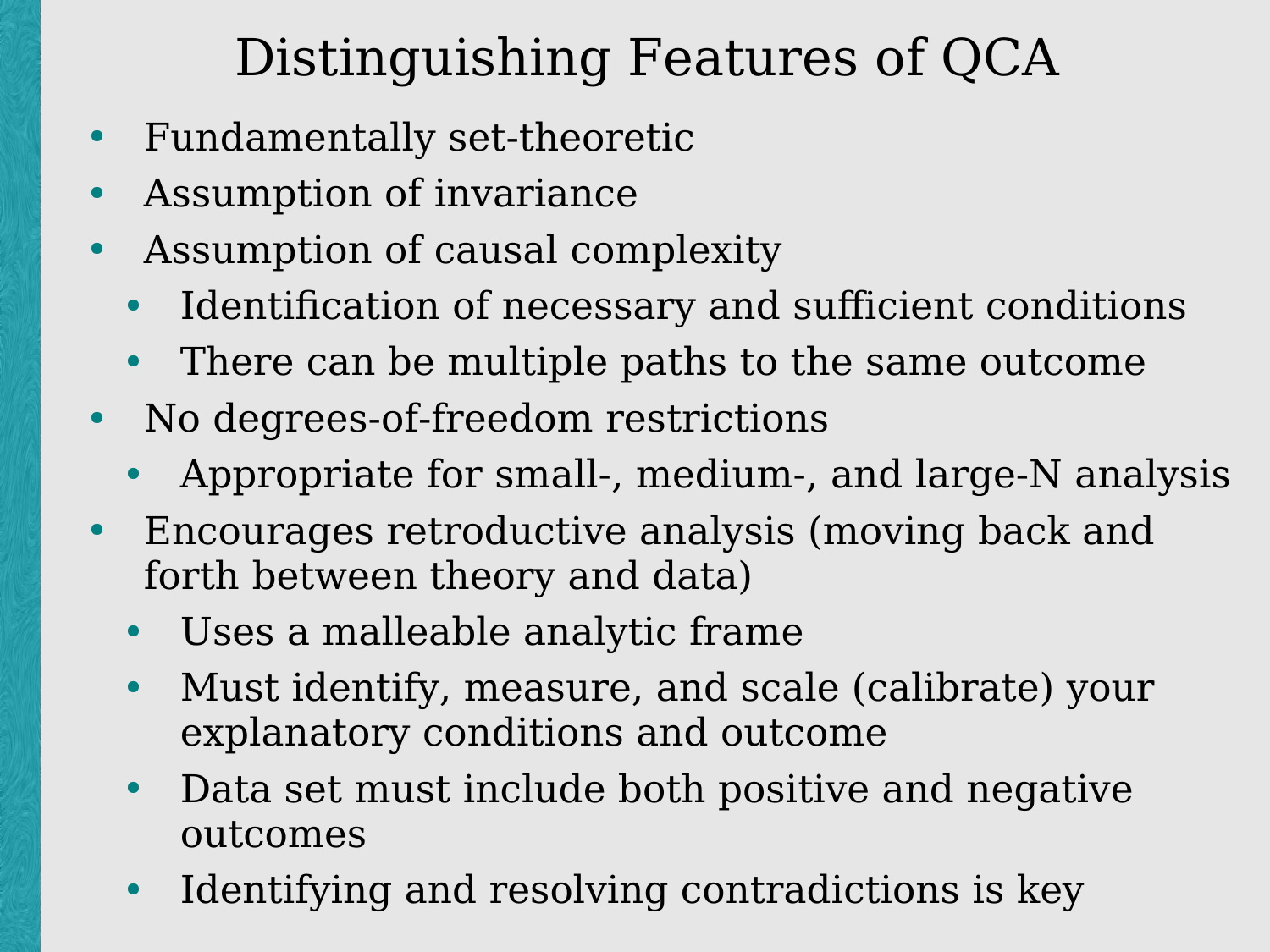### Three Analytic Components of QCA

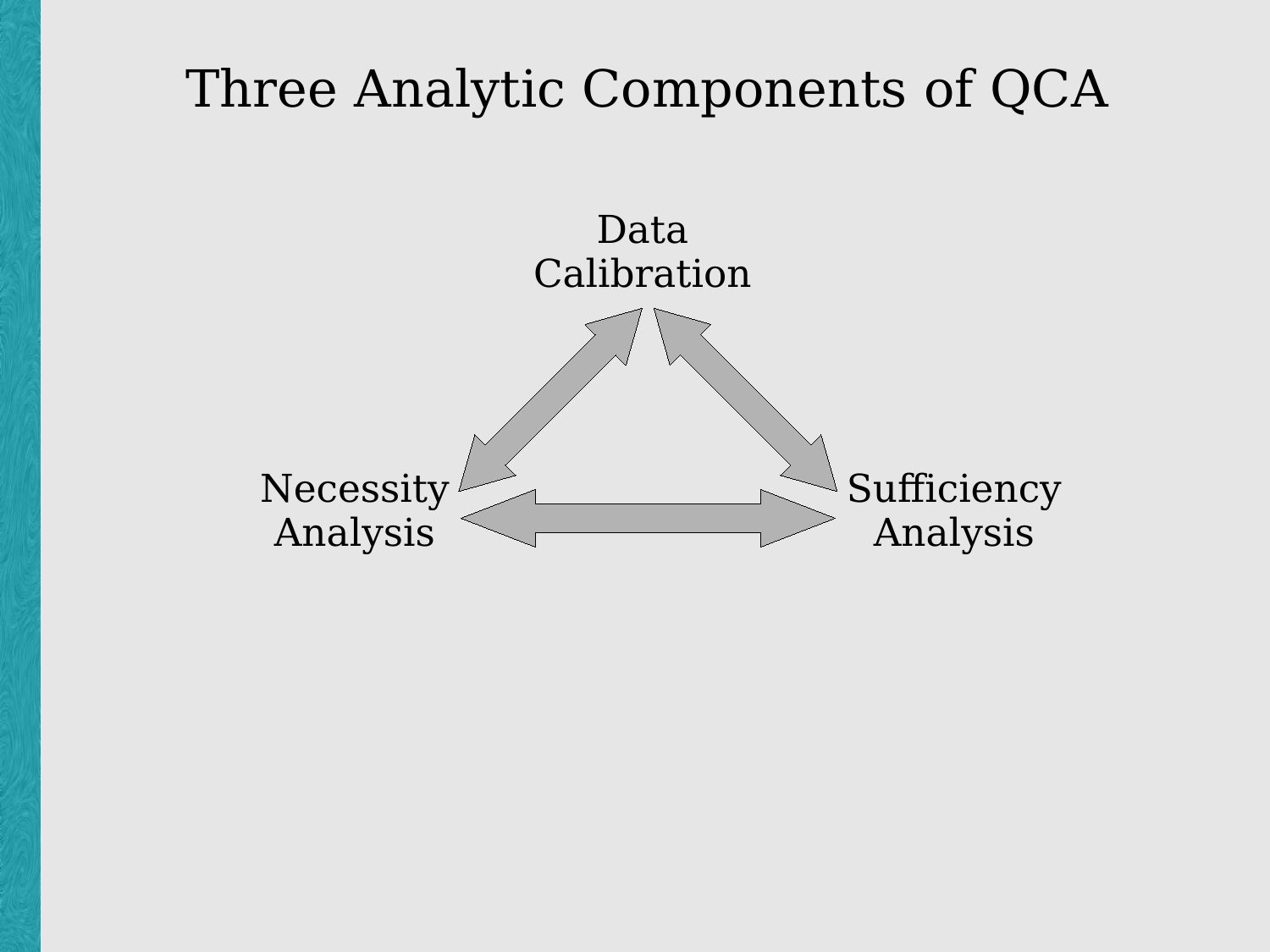## Data Calibration

- The process of constructing fuzzy-sets
- May be crisp  $\{0,1\}$  or fuzzy  $\{0.0 \le x \le 1.0\}$
- Is about defining set memberships
	- degree of membership in the set of rich people (vs annual income)
	- degree of membership in the set of developed countries (vs GDP/capita)
- Importance of negation and asymmetry
	- degree of membership in the set of *not* rich people
	- degree of membership in the set of *not* developed countries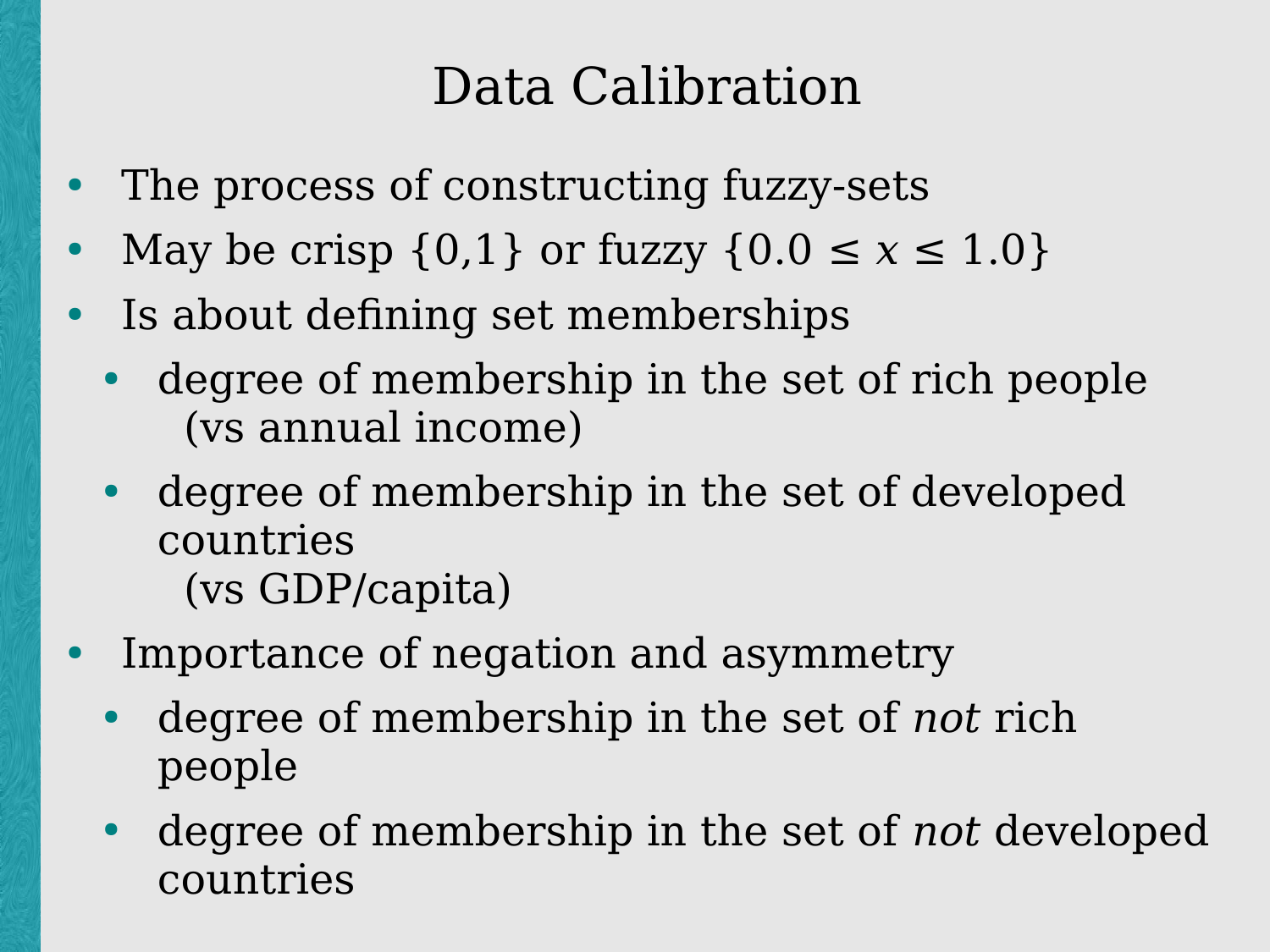# Analysis of Necessary and Sufficient Conditions

- Necessity analysis is underdeveloped in the literature; QCA development—and applications—have focused on sufficiency
	- but: *Kirq* and *acq* have sophisticated necessity testing; see also: necessary condition analysis (NCA)
- Sufficiency analysis assumes causal complexity and emphasizes *multiple conjunctural causation*
	- Intersectionality: combinations of conditions explain empirical phenomena
	- Equifinality: different combinations of conditions can produce the same outcome
- Measures of model fit:
	- *Consistency* measures the strength of a superset/subset relationship (a perfect subset relationship=1.0)
	- *Coverage* measures the empirical importance of a particular solution (explaining all instances of the outcome=1.0)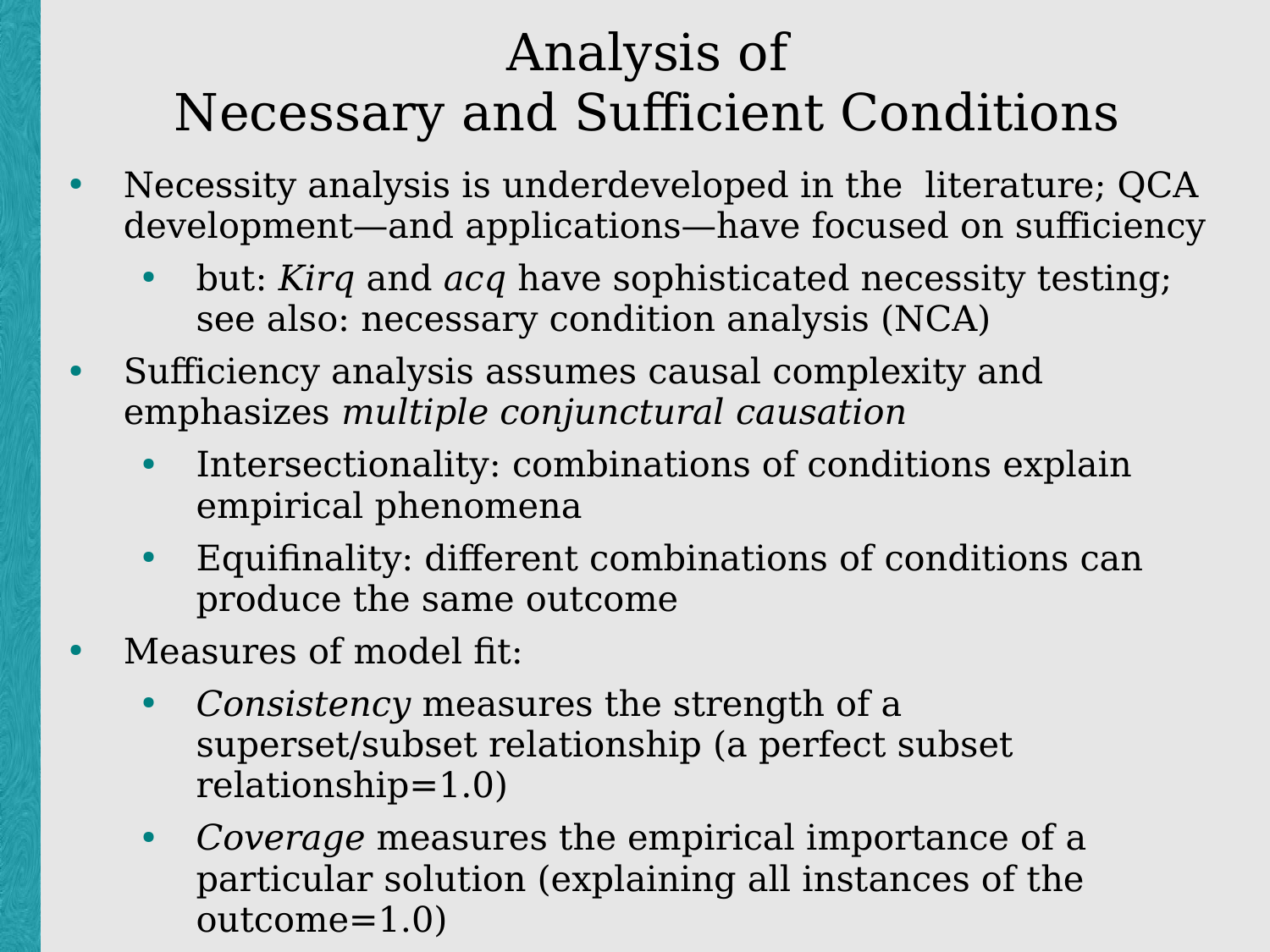Assessing Necessary Conditions Causal condition must (almost always) be present for outcome to occur.

Significant decrease in AKI rate (outcome)

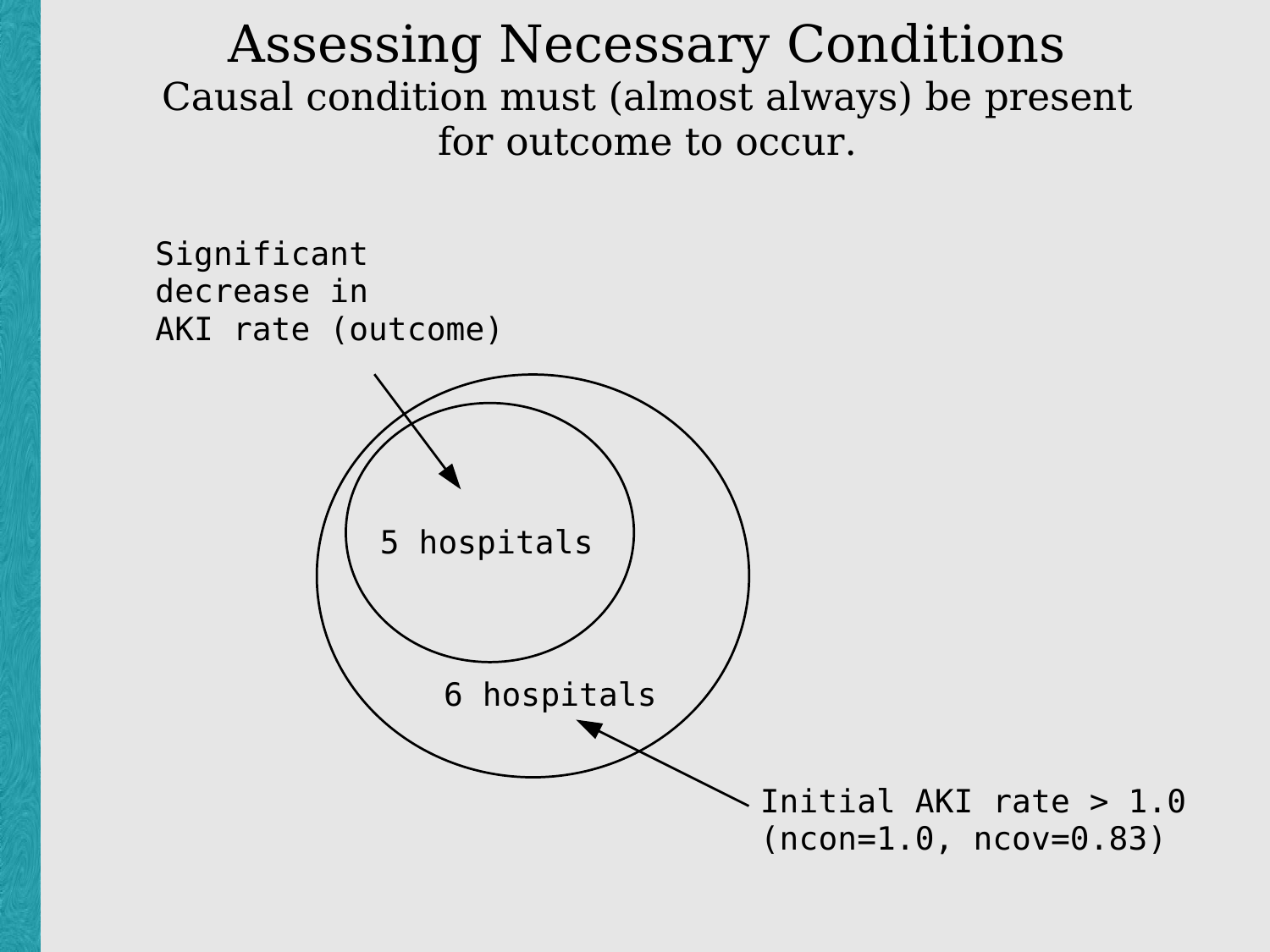#### Assessing Sufficient Conditions When causal condition is present outcome will (almost always) occur.



Women who aren't strongly connected to the U.S., had a lengthy crossing, and encountered bandits. (scon=0.91, scov=0.55, ucov=0.06)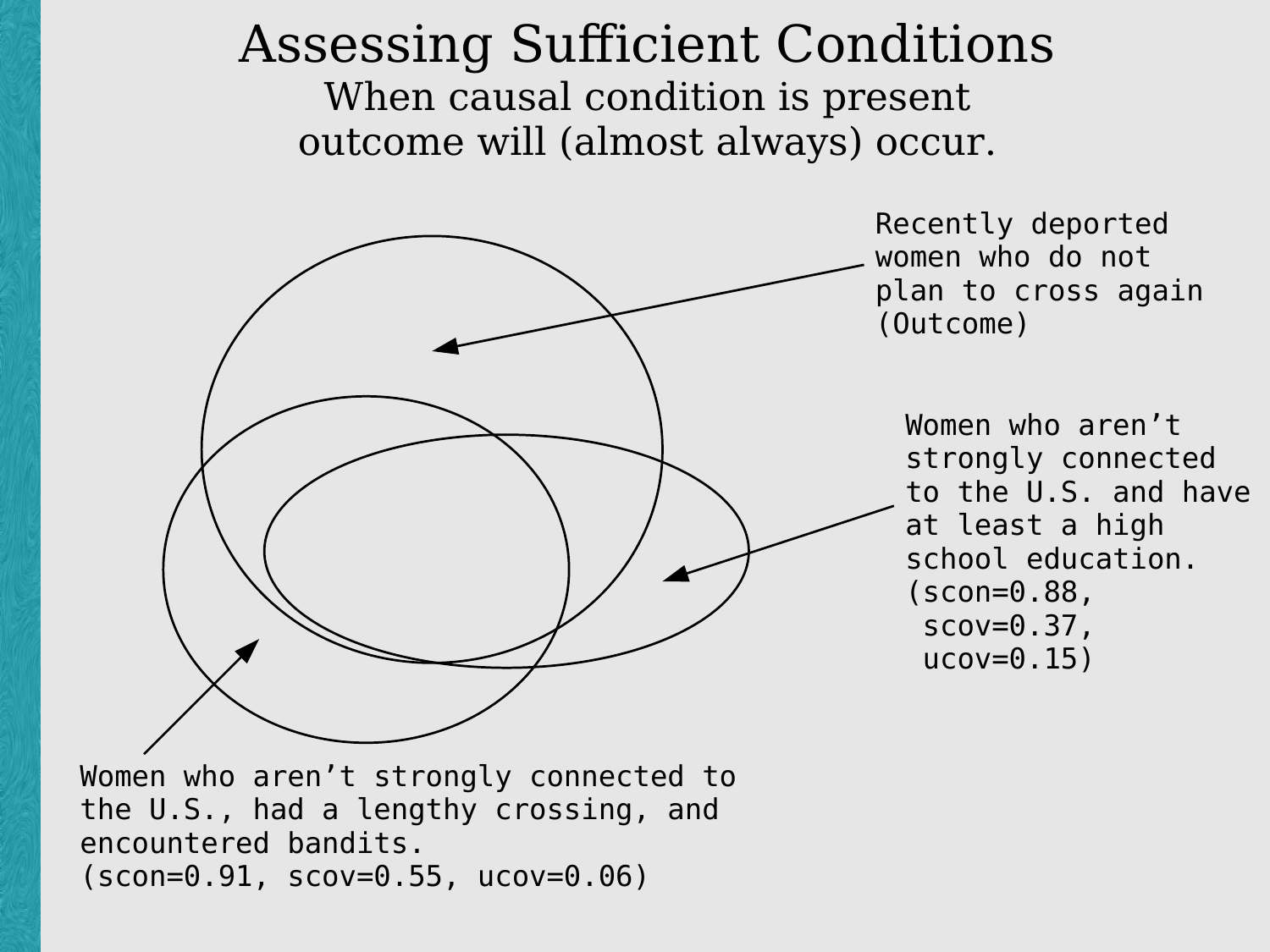#### Assessing Sufficient Conditions When causal condition is present outcome will (almost always) occur.

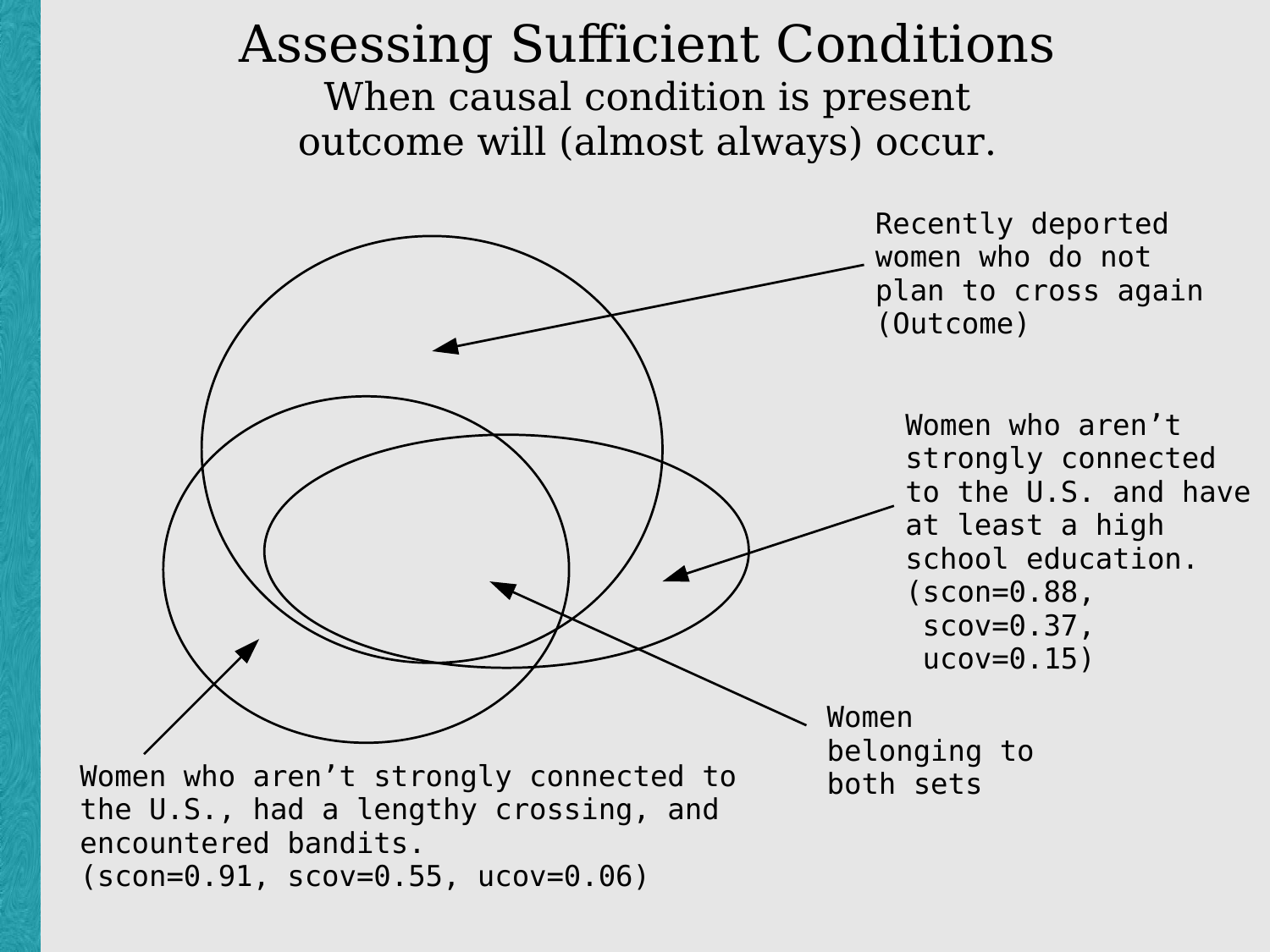# A Range of Solutions are Possible

*More Complex*

|            | (a) Acsir or ACSir or ASIR |                 |             |                                    |
|------------|----------------------------|-----------------|-------------|------------------------------------|
|            | (b) Air                    | or ACSi or ASIR |             | Intermediate<br>solutions          |
|            | $(c)$ Air                  | or              | <b>ASIR</b> | constructed<br>manually,<br>or via |
| $(d)$ $Ai$ |                            | or              | <b>ASR</b>  | directional<br>expectations        |
| $(e)$ 1    |                            | $\overline{or}$ | <b>SR</b>   |                                    |

#### *More Parsimonious*

*Outcome: Successful shaming of targeted regimes Explanatory conditions: (A)dvice, (C)ommittment, (S)hadow of the future, (I)nconvenience, (R)everberation*